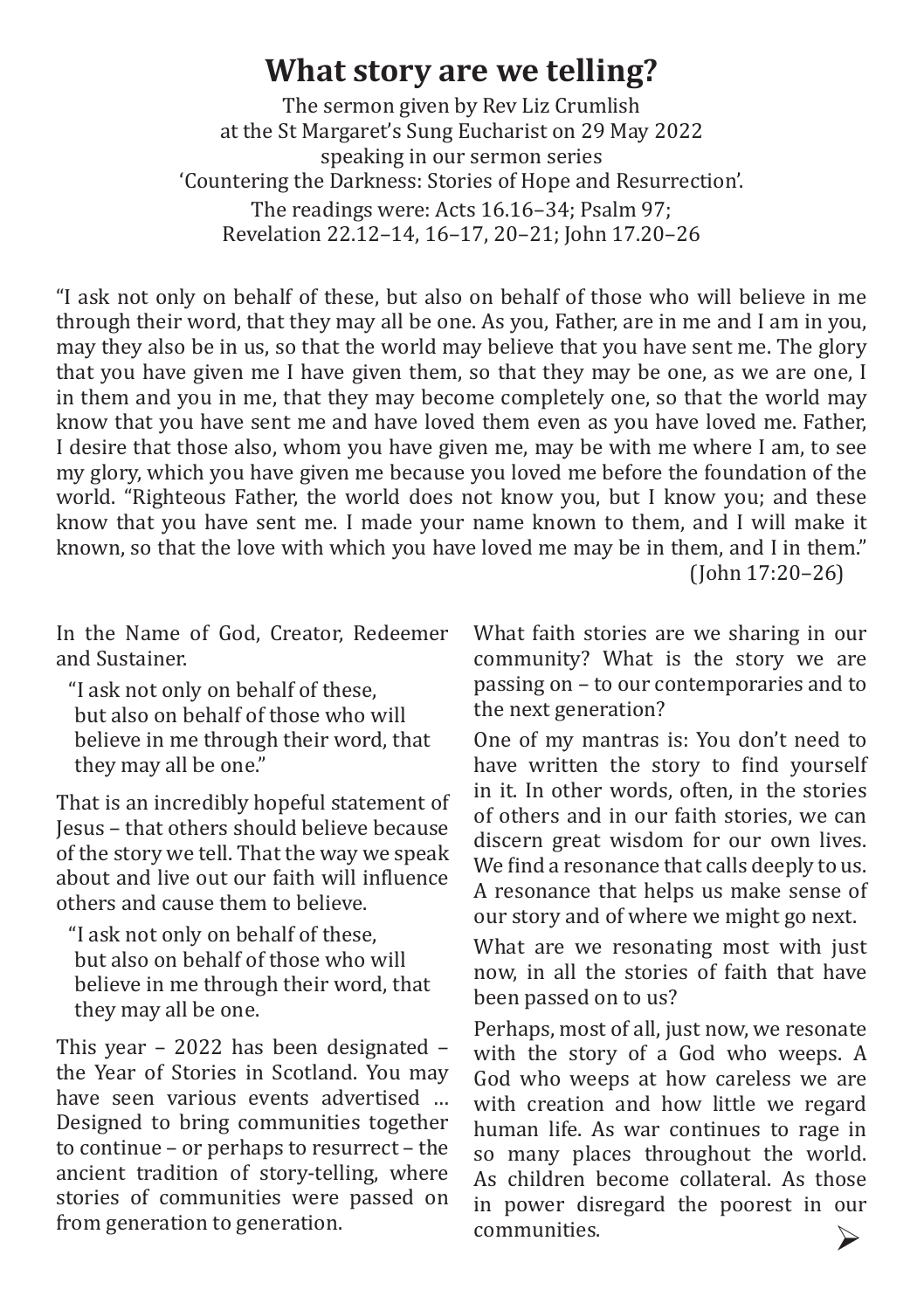As people of faith, we are storied people. Our faith is built on ancient myths, legends, and stories of folk who, through every age, have sought and found God who brings together and makes sense of all our stories.

How will we make sense of God's story today? How will we live, together, in the story of God – of the past, the present and the future.

Reading today's gospel, in the light of Ascension that we celebrated on Thursday, I'm struck again by how Jesus entrusts us with his story, with the story of faith.

"I ask not only on behalf of these, but also on behalf of those who will believe in me through their word, that they may all be one."

We are entrusted with the good news. So what story are we telling? How are we portraying a life of following God? Is it a story that, even today, in the midst of the darkness, holds out light? Are we still able to share the story of hope and of resurrection? Are we living as those who make a positive difference in the lives of our communities?

Jesus told a lot of stories, He also went about inviting others to tell their stories. And, as he listened to the stories of others, Jesus invited them to imagine a different ending.

I wonder how often we invite others to tell their stories. And, when we do, can we listen without judgement? Can we invite others to imagine a different, more hopeful ending – without assuming that we know what's best?

Throughout history – and still today – there are so many whose stories are told by others, others who have not listened and whose perspective is very different.



This is the way for women, for children, for the poor, for migrants, for refugees … The list goes on. And, as if it were not enough that their authentic stories are not heard, often the ending of those stories becomes prescribed by those who do not listen. What they need … What would be best … What they deserve …

So many assumptions are made without listening first to the one whose story we are editing! Today, we can point to government ministers who are completely missing the point. Who, from their positions of comfort, are telling the stories of vulnerable people to whom they have never listened, and prescribing a way out of their predicament with glib sound bytes.

It seems that so many of those who make policy pronouncements are so far removed from the plight of those they govern today. And deaf to so many of our local politicians who are listening, day in, day out, to local stories of how years of austerity are taking their toll. Public life is littered today with folk making decisions on behalf of those to whom they have never listened.

But what about us? When is the last time that we took time to hear another's story? When did we last reserve judgement on the chaotic lifestyle of addiction, or the choices imposed by poverty and benefit sanctions.

Ø

## Ø